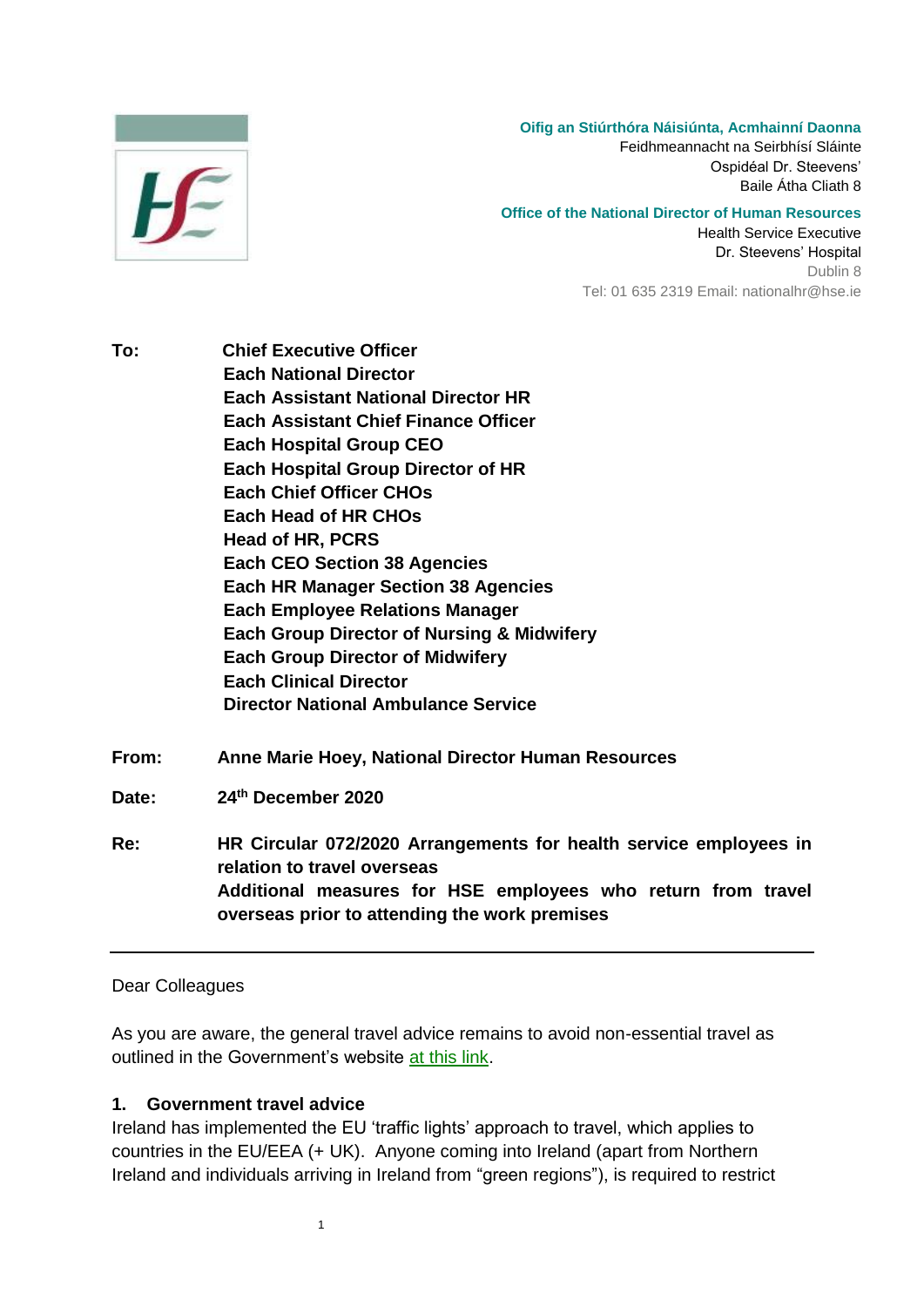their movements for 14 days, unless they undergo a test and receive a negative result (see [this link on gov.ie](https://www.gov.ie/en/publication/b4020-travelling-to-ireland-during-the-covid-19-pandemic/#post-arrival-testing-of-passengers) for more details of when the test can be taken) or meet certain other criteria which can be found at [this link.](https://www.gov.ie/en/publication/b4020-travelling-to-ireland-during-the-covid-19-pandemic/#categories-of-passengers-not-requested-to-restrict-their-movements-on-arrival) Currently, anyone who arrived from Great Britain since 8 December is advised to self-isolate for a period of 14 days from the date of arrival into Ireland as outlined in the Government's website [at this link.](https://www2.hse.ie/conditions/coronavirus/recently-arrived-into-ireland-from-britain.html)

## **2. Public Health Service Employees who travel overseas for a non-essential reason**

Responsibility to provide for the period of restricted movement arising from non-essential travel overseas is a matter for each individual employee. In order to protect public health, employees are required to advise their employer of any intention to travel overseas. Where there is an intention to undertake non-essential travel overseas to a non "green" country, all employees must make provision by way of an annual leave or unpaid leave application for the period of restricted movement on return to Ireland. This arrangement is applicable to all employees regardless of whether they can work from home.

Should an employee return from a "green" country there will be no requirement to restrict their movements.

In all instances, employees should continue to notify their manager of any intention to travel overseas. The travel advice in the Government's website will be regularly reviewed and may change, and employees should be aware that whatever restricted movement requirements are in place on their date of return to Ireland will apply to them. Employees should log on to [www.dfa.ie](http://www.dfa.ie/) immediately prior to their return to Ireland to ensure they are fully apprised of any changes, and any necessary requirement to restrict their movements upon arrival in Ireland.

**3. Public Health Service Employees who travel overseas for an essential reason** Specific arrangements are in place for those undertaking essential travel. Employees should refer to the [gov.ie travel advice page](https://www.gov.ie/en/publication/b4020-travelling-to-ireland-during-the-covid-19-pandemic/) for the latest information and contact their management/local HR department for further details if they believe they fall into this category.

As per the Government website, those travelling for an essential reason are requested to carry supporting documentation. In the case of persons travelling for essential family reasons, for example, this may include documentation from doctors, undertakers, clerics, social workers or solicitors.

Health service employees who consider themselves to be in this exempt category will be required to provide their employer with satisfactory supporting documentation for essential travel prior to travel where possible. Employers should also request confirmation from the employee that they otherwise restricted their movements whilst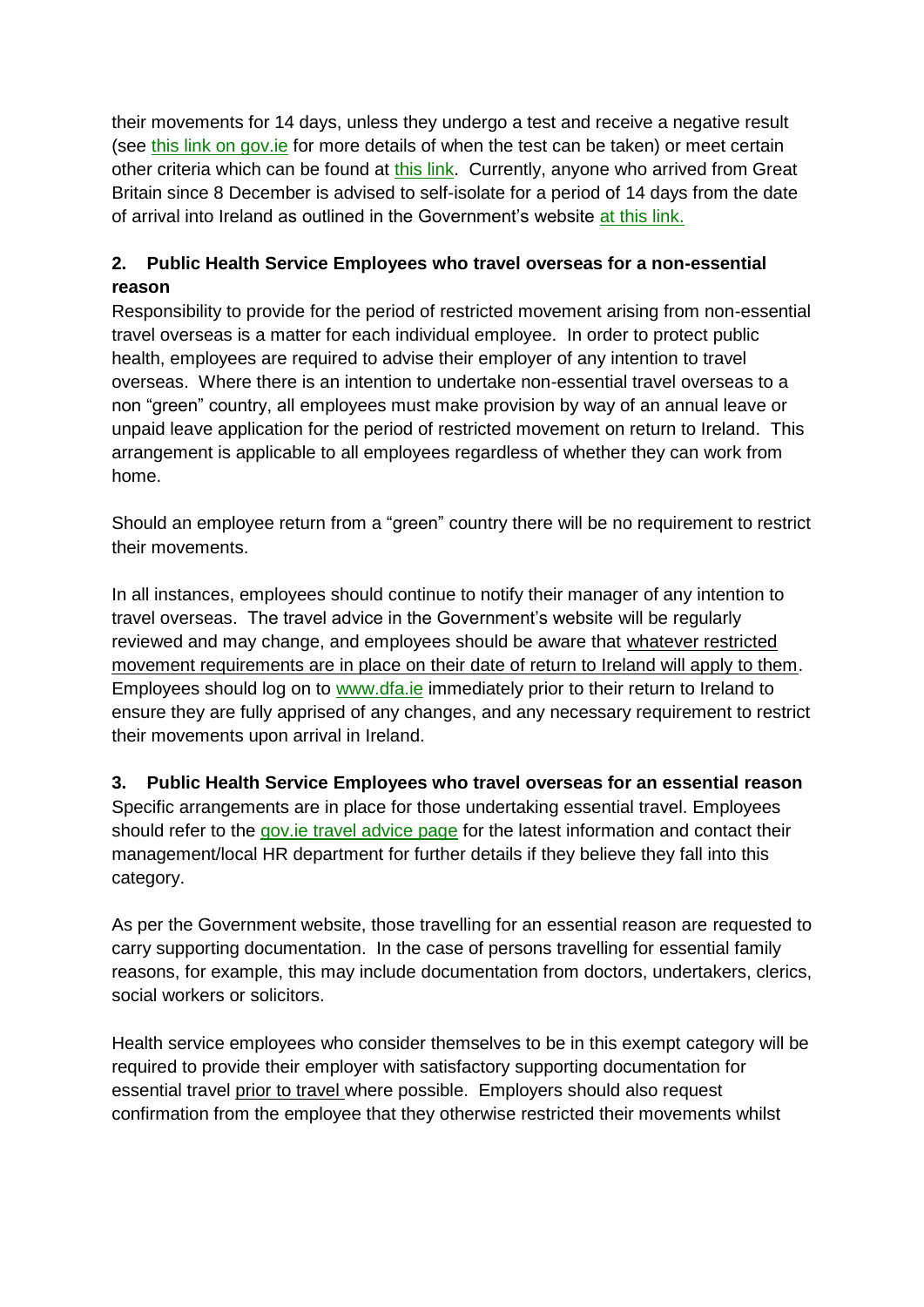they were abroad. If no documentation is provided by the date of return to Ireland, employers should assume that the travel is non-essential and therefore the exemption does not apply. Employees should be notified of this when applying for annual leave.

## **4. HSE employees who return from travel overseas**<sup>1</sup> **- additional measures for those who normally attend the work premises**

In relation to HSE employees who return from travel overseas, HSE managers should refer to the following updated HSE Occupational Health Guideline Documents:

- 1. Interim Guidance for Coronavirus Healthcare Worker Management by Occupational Health (revised 23 December 2020).
- 2. Derogation for the Return to Work of Healthcare Workers (HCW) who are essential for Critical Services (revised 23 December 2020).

The updated HSE Occupational Health guidelines are available at [at this link](https://www.hse.ie/eng/staff/workplace-health-and-wellbeing-unit/covid-19-guidance/)**.**

In accordance with the provisions set out in these HSE Occupational Health guidelines, some HSE employees who return to Ireland from orange, red and grey regions, and are not required to restrict their movements based on the Government's travel advice upon arrival in Ireland, may still be required by the HSE to remain away from the work premises for 14 days depending on the nature of their HSE role. The HSE's additional requirement to remain away from the work premises is only applicable to those HSE employees whose role requires them to be *physically present at the work premises/onsite* and is a precautionary measure to protect the health and safety of other workers and patients/clients in healthcare facilities. This additional requirement applies to those HSE employees who travelled for an essential reason (see section 3 of this Circular) and are exempted from restricting their movements in accordance with the Government's travel advice. This additional requirement also applies to HSE employees arriving from an "orange" or "red" or "grey" region (not in any of the exempt categories) whose period of restricted movement can end if they receive a negative/'not detected' result of a PCR test that has been taken a minimum of five days after their arrival in Ireland [view here.](https://www.gov.ie/en/publication/b4020-travelling-to-ireland-during-the-covid-19-pandemic/#categories-of-passengers-not-requested-to-restrict-their-movements-on-arrival)

If it is determined by HSE management that in the interests of health and safety, and to protect patient/clients and other workers, an employee should not immediately attend the work premises (or following receipt of a negative test result in the case of non-essential travel), albeit they meet the specific criteria on the Government website for not having to restrict their movements upon return to Ireland, then HSE management must assign the employee work that can be carried out at home (WFH) for this specific period. This may include assigning duties outside the HSE employee's normal role. Please note that this

<sup>-</sup>**<sup>1</sup>** This section is specific to HSE employees. Section 38 employers may put in place their own additional measures in respect of their employees.